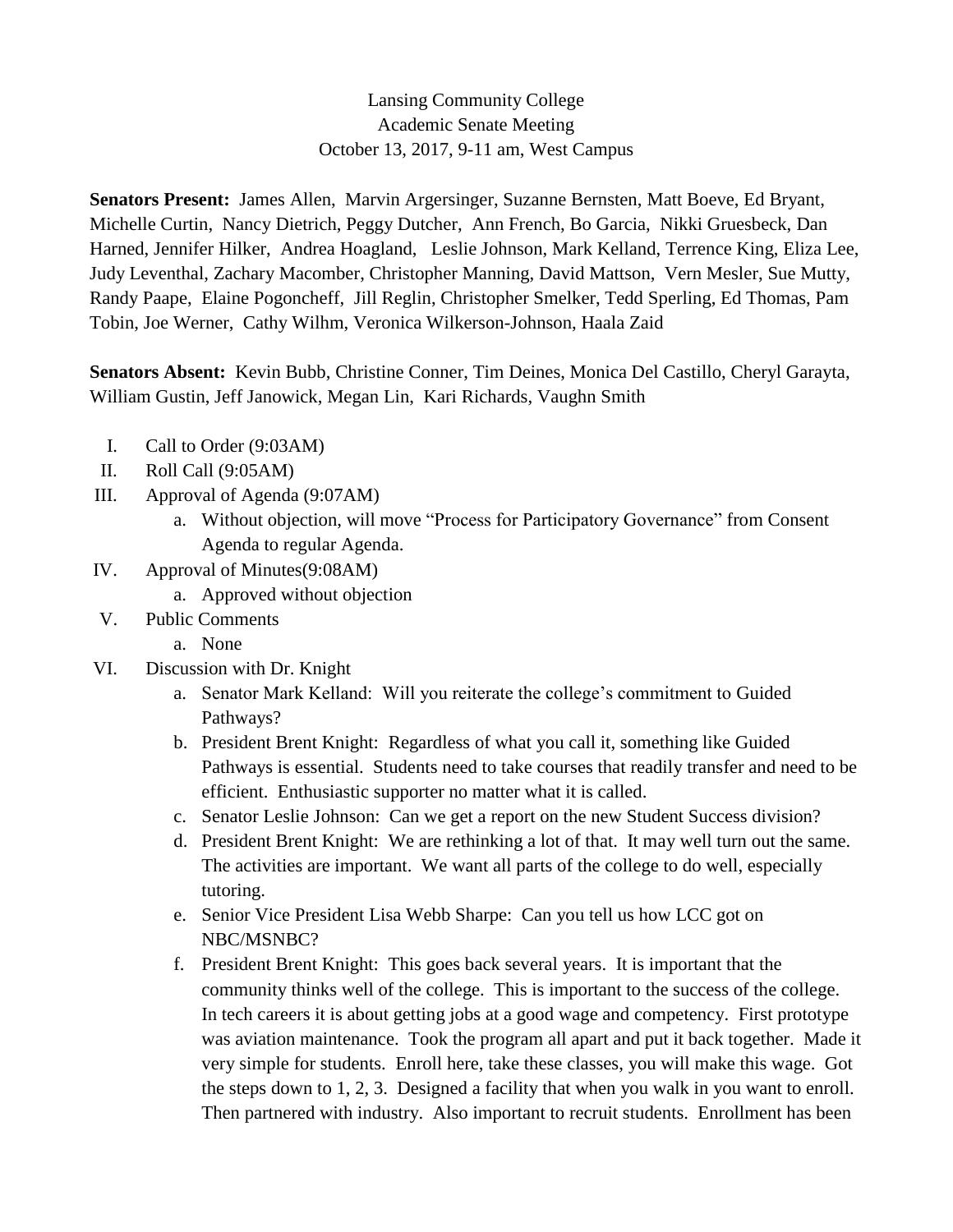increasing steadily now. Delta airlines saw many retirements in aviation maintenance down the road. 180 aviation maintenance schools in the nation, Delta visited 80 to evaluate their programs. Chose LCC to be partners. Out of all the places visited, they thought very well of us. Partnership was written in over 100 newspapers across the country. Producer saw this and thought it would be a great story. Story was delayed because of the hurricanes. But it has run on MSNBC and then on NBC. We want a place where students want to be. High school students visited the robotics lab and thought it was "cool." We want LCC on the forefront of robotics and efficient production.

- g. Academic Senate President Mark Kelland: Do you have a design or idea for the new library and faculty involvement?
- h. President Brent Knight: Asked the Board to borrow \$12 million to redo the library and fix the AC in the HHS building. Books and paper aren't what they used to be. LCC needs to figure out how to modernize. We want to make it an open space and more welcoming when you walk in the door. The front door isn't used as much as back door. Want to have people to greet and help right in the door. Need to be effective and efficient. Thinking 10 years out.
- i. Senator Tedd Sperling: What are the plans to promote and advertise the West Campus?
- j. President Brent Knight: We have had positive publicity in the last 6 months. We have done some promotion. Programs are starting to fill up. Media coverage is better than imagined. This space shows well, and the faculties are very enthusiastic. LCC is working on making tours better. People who installed the robotics equipment said it's the best area they've seen in America. This summer the CAD space will be redone.
- k. Student Senator Haala Zaid: Burglaries are the highest criminal offense at LCC. 2014, 2015, 2016 had no non-sexual offenses. What are your goals to keep LCC free from criminal offenses?
- l. President Brent Knight: We are very aggressive with being aware of student, faculty, and staff safety. We have lighting emergency systems and an LCC police department. We don't tolerate anything that would be a threat. We are mindful that we are close to downtown and it is an urban environment. It takes more aggressive policing. If you see something, say something. We address harassment, misbehavior, and any concerns. We engage in ongoing active shooter training. We work at staying up to date. If we don't feel safe, none of this matters.
- m. Senator Ed Bryant: One of the things we have to do is continue to be alert and preventative. Our campuses are safe but we don't want to let our guards down. Students and faculty should leave together. Secure your textbooks. Prevention is the best medicine. We need to look out for one another.
- n. Senator Pam Tobin: Don't forget about East Campus. It is also a safe environment, but we have a lot of young people. LCC always needs to stay alert.
- o. Senator Joe Werner: We also have a very professional police and public safety department. They will escort students or faculty if for any reason you don't feel safe.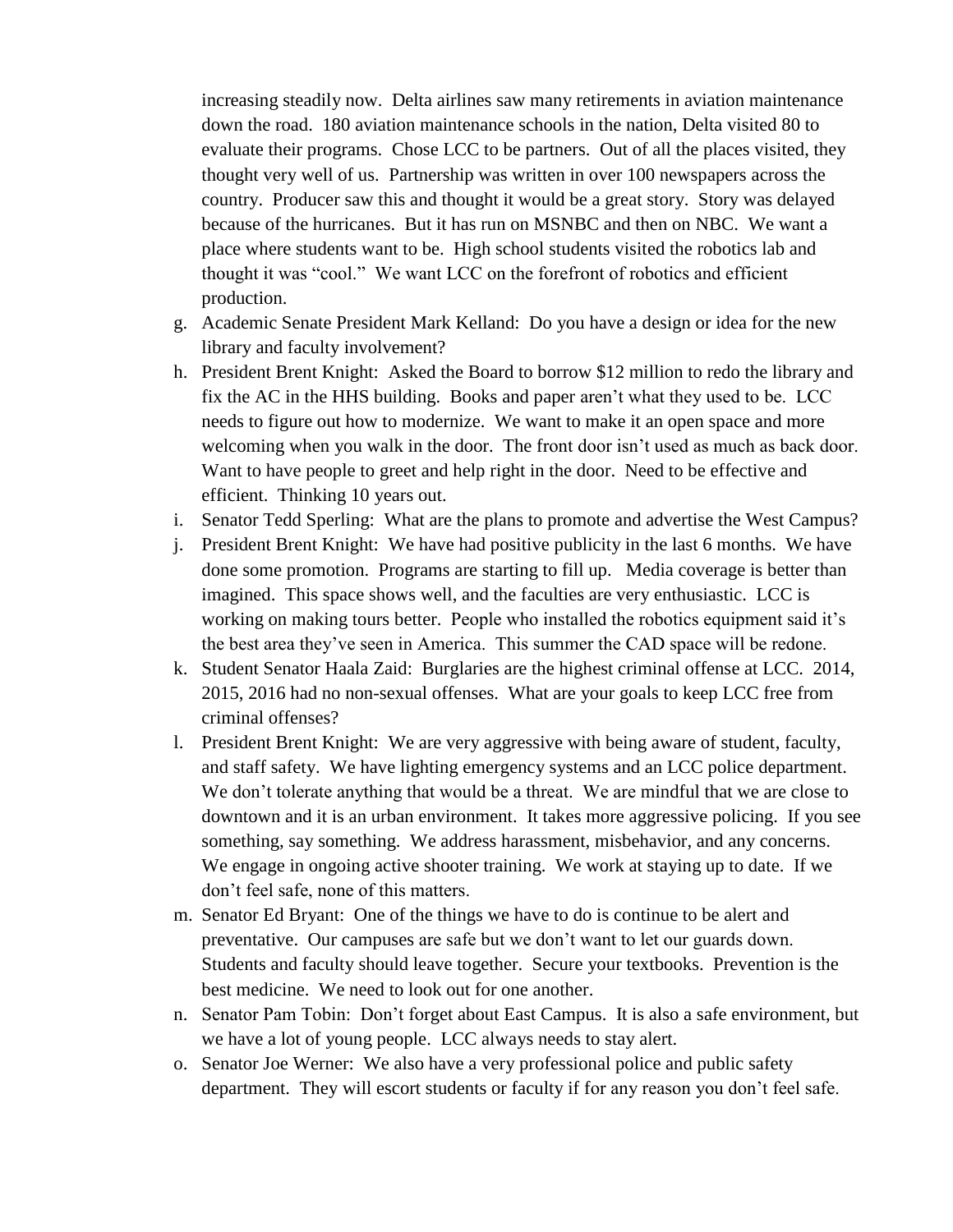- VII. President's Report
	- a. Senators are representing prospective units. One job of the senators is to gather information. Please make sure to go back to your area and get others' opinions.
	- b. Need to help new people be faculty leaders. The Interim Provost suggested hosting some leadership seminars. Still need the experienced among us to keep leading. But this allows newer faculty members to become leaders as well.
- VIII. Provost's Report Interim Provost Elaine Pogoncheff
	- a. Guided Pathways is continuing and we are moving ahead. Resolved issues with degree works so financial aid can approve classes students take.
	- b. Student Success Division is on hold at the present time. Reviewing and Reassessing.
	- c. In terms of the Strategic Plan, A&S has had meetings to discuss. AIPs are a part of program review.
	- IX. Consent Agenda Action Items
		- 1. Curriculum Committee Report

Math department added two alternative prerequisites. MATH109: ACT minimum 18-19 or SAT Math 480-510 MATH112: SAT Math 520-800 or ACT Math 20-36

Approved without objection

- 2. Process for Participatory Governance
	- i. It may run afoul of MAHE contract.
	- ii. Should Senate Executive Committee discuss this and bring back to senate?
	- iii. Senator Joe Werner: Move to refer the topic to the Senate Executive Committee to review.
	- iv. Senator Terrence King: Second
	- v. Approved.
- X. Standing Committees Report (Academic Senate Vice President Peggy Dutcher)
	- a. Working on Charters for committees who did not have a Charter or need to update their Charter.
	- b. Would like committees to give monthly reports to the Senate.
	- c. Senator David Mattson: All senators are supposed to be on an academic senate standing committee. It should also be important that there is equal representation across the committees from the various divisions.
	- d. Senator Peggy Dutcher: In the charters it discusses representation on committees. We want to make sure there is representation.
- XI. Transferability and Credit Transfer (Interim Dean Andrea Hoagland)
	- a. Not quite ready to start the work but it's on the horizon. Not much to discuss at this time. Rethinking timeline.
	- b. Assistant Dean of Academic Affairs Tracy Labadie will be looking for faculty to help with this.
	- c. Academic Senate President Mark Kelland: We should be thinking and conveying to other faculty about the actual transferability of credits. Where do courses transfer, do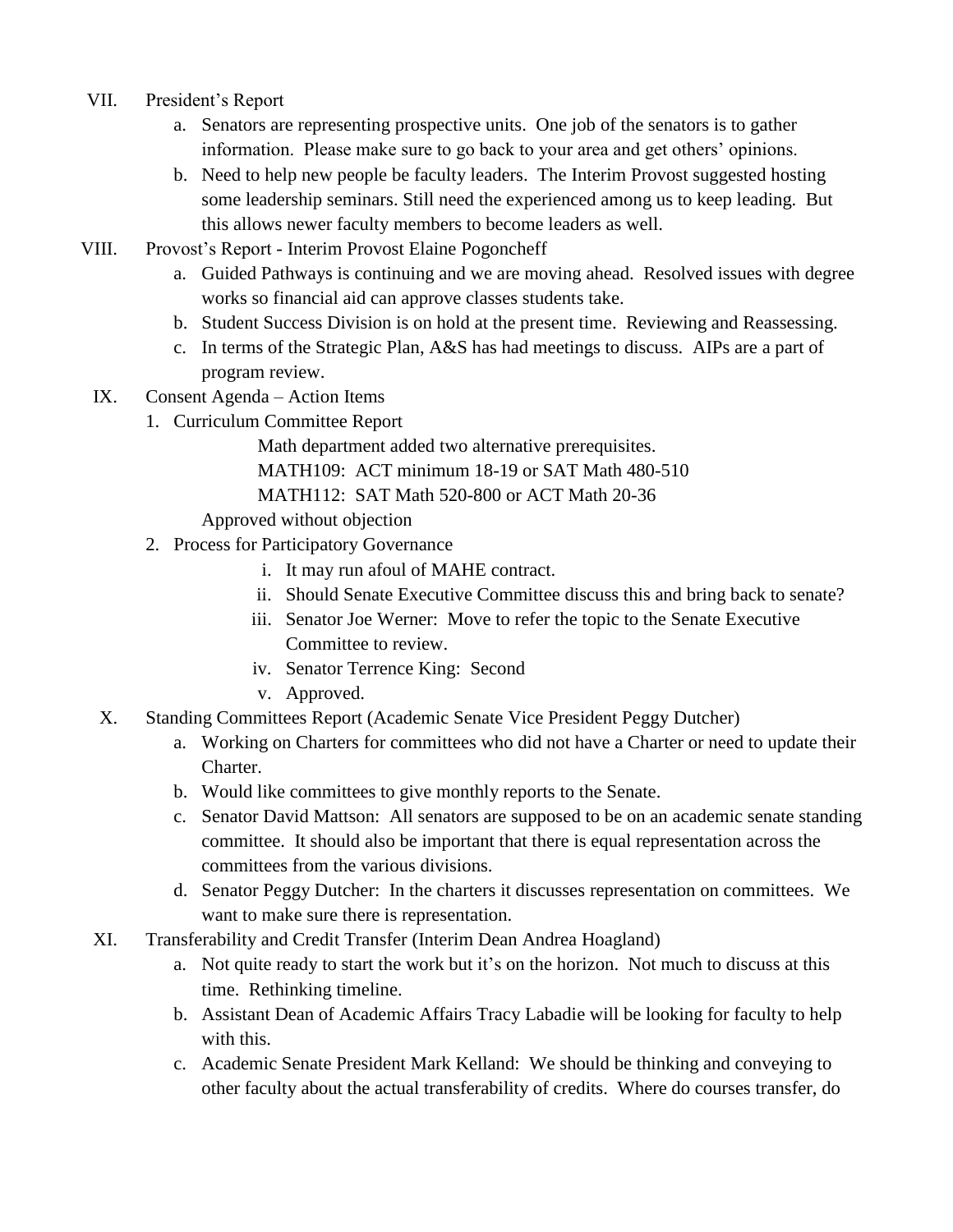they transfer as the course, and does it transfer as 3 credits or 4 credits? Do not panic, just starting to think about this. Students and their debt are the issue.

- d. Senator Veronica Wilkerson-Johnson: Who will be in the pilot?
- e. Interim Dean Andrea Hoagland: We haven't decided yet. Tracy Labadie would be the person to talk to. Let her know you want to be involved
- f. Senior Vice President Lisa Webb Sharpe: These kinds of issues are front and center with those in Congress who are working on reauthorization of the Higher Education Act (HEA) because they deal with cost and the amount of funding the Federal government invests in higher education and tuition rates students pay. Lawmakers and Administration officials are asking "what is the value of what institutions provide?" We are fighting for year-round Pell and Pell for shorter-term programs. The federal focus was on healthcare but it is turning to education after tax reform. Many legislators are very anti-debt, so making certain students only spend what they need to for college is important. Congressman Virginia Foxx and Senator Lamar Alexander (co-chairs of the higher education subcommittee) understand higher ed issues because they were both presidents of higher education institutions
- g. Senator Chris Manning: As we make changes are we keeping track of the changes 4 year colleges are making? Are they aware of these issues too? How can we stay ahead of the game and know what they are doing? If we start taking these steps, is this further distinguishing us from colleges that are for profit?
- h. Senator Mark Kelland: In terms of transferability is our communication with other schools sufficient? Some relationships exist and some don't. We should look to improve these relationships for the future. "Chairs" at LCC should know Chairs at MSU, etc.
- i. Senior Vice President Lisa Webb Sharpe: In meetings with Senate staffers, we were told that the Sub-committee has heard the issues of Community Colleges. Congress is determined to move on reauthorization of the HEA.
- j. Senator Peggy Dutcher: Is this the reauthorization of Federal ESEA (Elementary and Secondary Education Act)? We can give input or comments online.
- k. Senior Vice President Lisa Webb Sharpe: Yes, they have worked on K-12 and are now moving on to higher education. Additionally, there is discussion about doing something with accrediting bodies as well. This is all on their (U.S. Department of Education) website.
- l. Senator Ed Bryant: Keep in contact with Senator Lamar Alexander because he helped to have good outcomes for ESEA and Higher Ed Act.
- m. Interim Provost Elaine Pogoncheff: What we are talking about involves everyone. Not just the industry programs. What are students' chances of getting a good job with a good wage? We should be making contact with people that are going to hire students who are going to graduate from your program.
- n. Senator Joe Werner: West Campus has programs that don't focus on transferability. Automotive, etc. Transferability is not always highest on the list. Getting a job is. Still good in transfer programs to think about what these students are going to do.